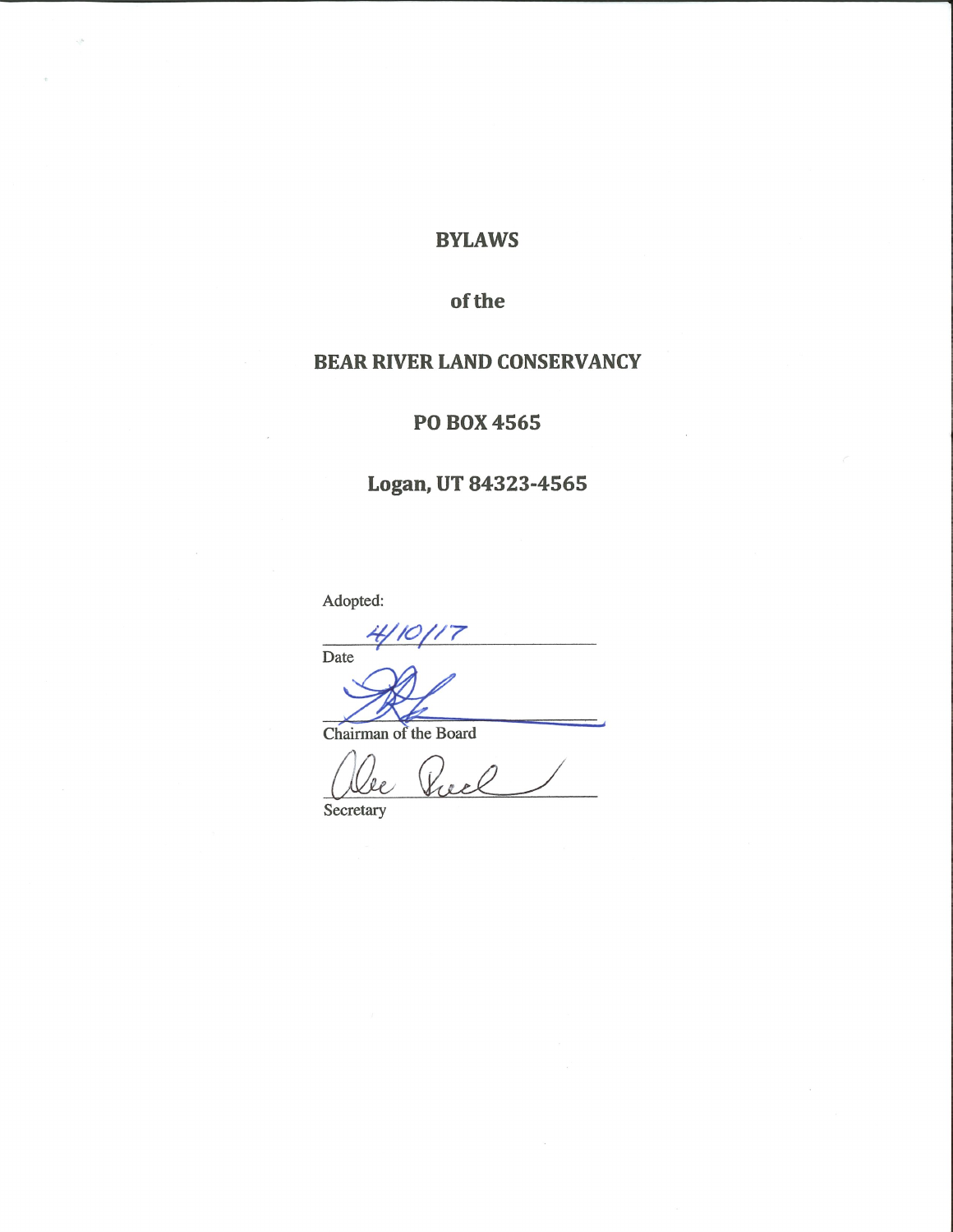[This page contains no content.]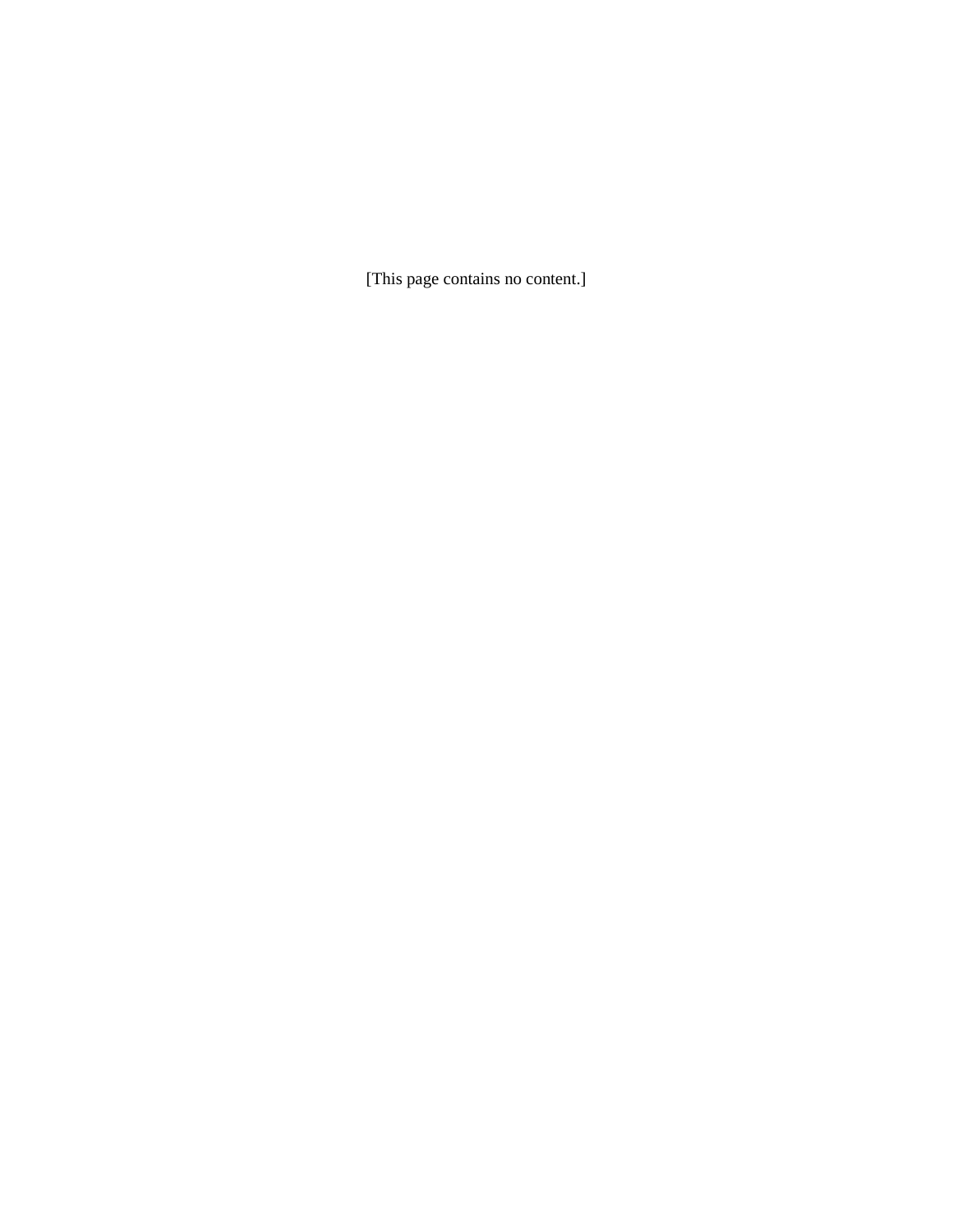## **Contents**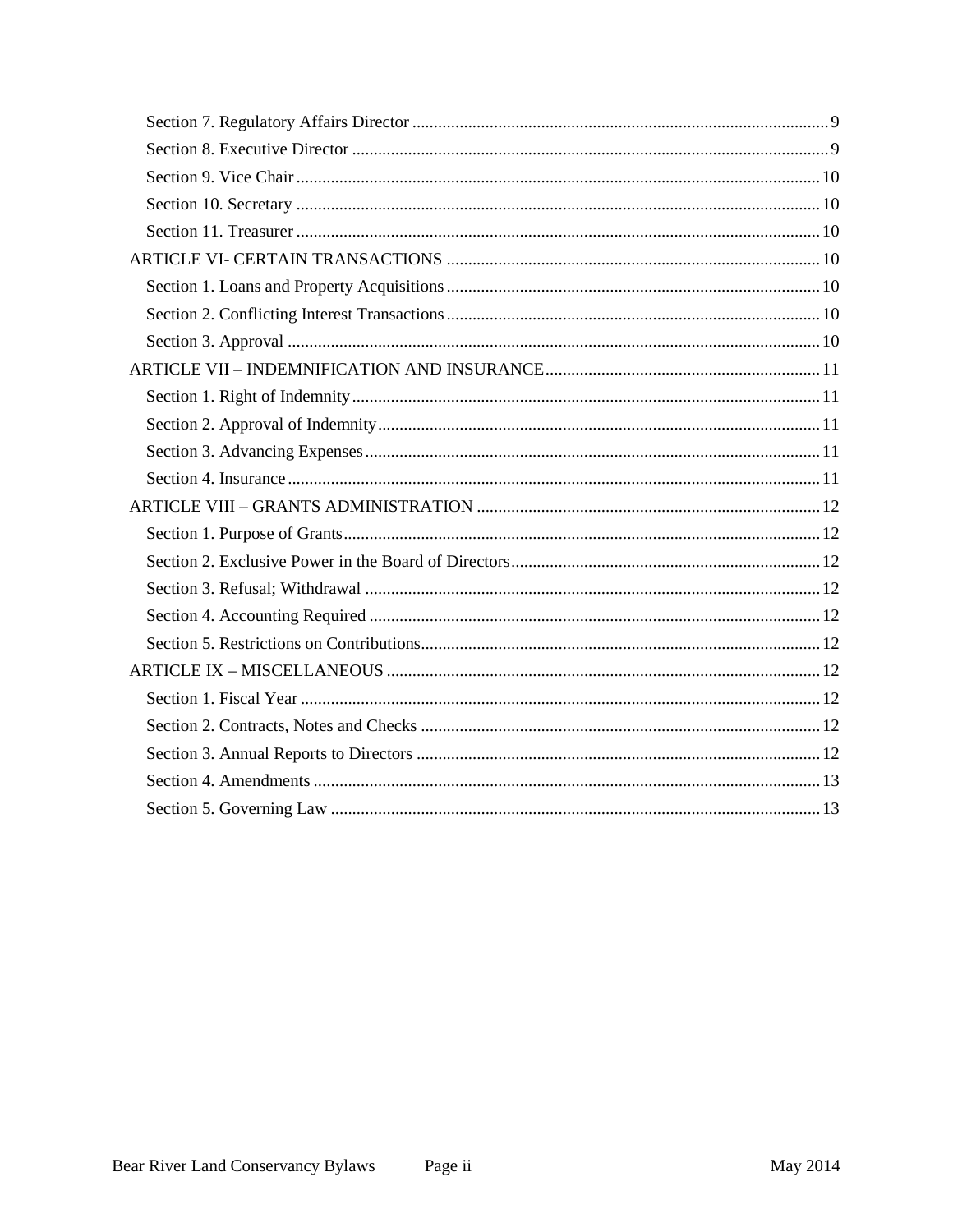## **History of Amendments**

<span id="page-4-0"></span>February 2011: Original bylaws adopted.

May 2014: Amended Article III Board of Directors, primarily relating to composition of the board as to number, qualifications, and appointment of members.

April 2017: Amended Article III Section 3.b. to stipulate that the Executive Director will be a non-voting, instead of a voting, director. Also amended Article V Section 8 to revise the deadline for preparation of the annual budget to 30 days prior to the annual meeting, instead of 60 days prior to the end of the fiscal year.

## **ARTICLE I – PRINCIPAL OFFICE**

<span id="page-4-2"></span><span id="page-4-1"></span>The principal office of this Corporation shall be located in the County of Cache, State of Utah.

## **ARTICLE II - MEMBERSHIP**

This Corporation shall have no voting members, but the Board of Directors may, by resolution, establish one or more classes of nonvoting members and provide for eligibility requirements for membership and rights and duties of members, including the obligation to pay dues.

## **ARTICLE III - BOARD OF DIRECTORS**

#### <span id="page-4-4"></span><span id="page-4-3"></span>**Section 1. Powers**

This Corporation shall have powers to the full extent allowed by law. All powers and activities of this Corporation shall be exercised and managed by the Board of Directors of this Corporation directly, or if delegated, under the ultimate direction of the Board.

The Board of Directors of the BRLC shall ensure that the Board has sufficient capacity and size to conduct its work effectively. The Board is to be composed of members with diverse skills, backgrounds, and experiences who are committed to Board service. The Board shall maintain a systematic process for recruiting, training, and evaluating Board members that will advance the mission of the BRLC.

#### <span id="page-4-5"></span>**Section 2. Composition of the Board**

- a. The Board must be of sufficient size and diversity to:
	- i. Minimize conflicts of interest by maintaining a Board that consists predominately of individuals who are not likely to have a conflict of interest and that represents a broad range of conservation purposes as defined by the IRS (see 1.170A–14(d) Conservation purposes) and who can ensure that BRLC will qualify the donations of conservation easements for tax-exempt status (see 1.170A-14(c) Qualified organization).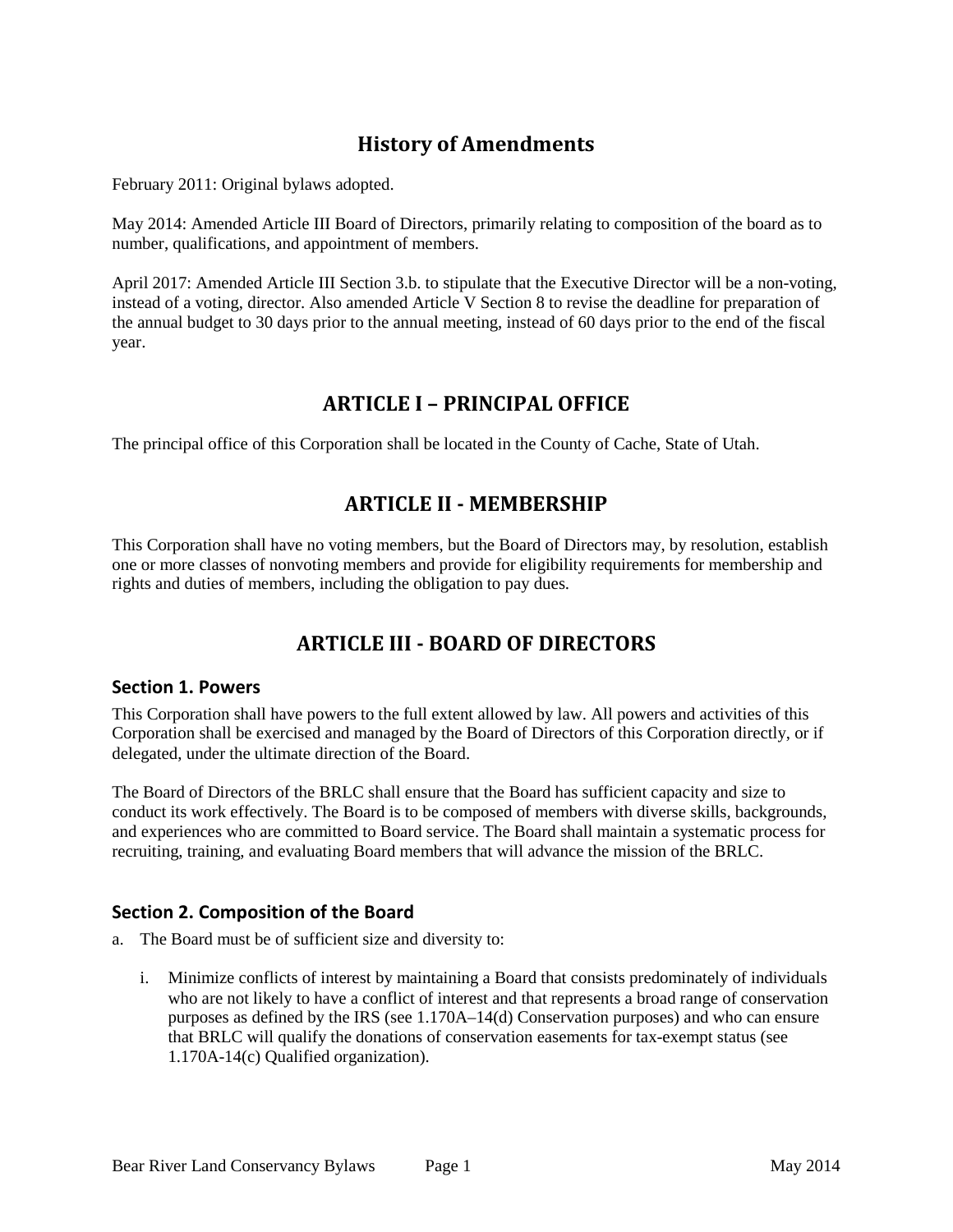ii. Build credibility with and confidence from the community by maintaining a Board membership that represents a wide range of the public and their interests. There must not be an appearance that the Board is a small group of people fulfilling their own narrow interests. Each Board member shall have experience in one or more of these local, public interests and be willing to represent the local constituency of the particular interest for which they are elected. The Board should be composed of a minimum number of members that represent the following interests:

| (a) Environmental Science             | 2-members |
|---------------------------------------|-----------|
| (b) Production Agriculture            | 2-members |
| (c) Outdoor Recreation                | 2-members |
| (d) Hunting and Fishing               | 2-members |
| (e) Land Development                  | 2 members |
| (f) Community Leaders                 | 2 members |
| (g) Conservation Organization Leaders | 2 members |

The Board shall consider, from time to time, this list of community interests and make amendments that keep the Board membership representative of current and evolving public interests.

- iii. Ensure effective operations by providing expertise within the Board to operate using sound management practices. The Board shall have at least one member in each of the following categories who has substantial experience in:
	- (a) Finance
	- (b) Business management
	- (c) Fundraising
	- (d) Land use law or non-profit corporate law
- b. Size of the Board of Directors

The number of voting directors shall not be less than ten (10), nor more than twenty (20), with the exact number of authorized directors to be fixed from time to time by resolution of the Board.

- c. Appointment of Board Members
	- i. Existing Board Members will be responsible to suggest names to the Board for consideration as potential Board Members. Additionally, the Board may choose to solicit or advertise for applications from interested persons for consideration by the Board. The Board shall vote to determine those persons who will be invited to submit qualifications for further consideration by the Board.
	- ii. Invitations to Submit Qualifications

Potential candidates for board members shall be invited by written invitation to submit a resume or letter of interest which includes a chronological listing of experience, personal accomplishments, and interests that may qualify the person as a member of a Board of Directors of a land trust organization. The written invitation shall include:

- (a) Submission requirements
- (b) BRLC promotional information
- (c) A standardized list of expectations of Board Members
- (d) Position descriptions of each available Board seat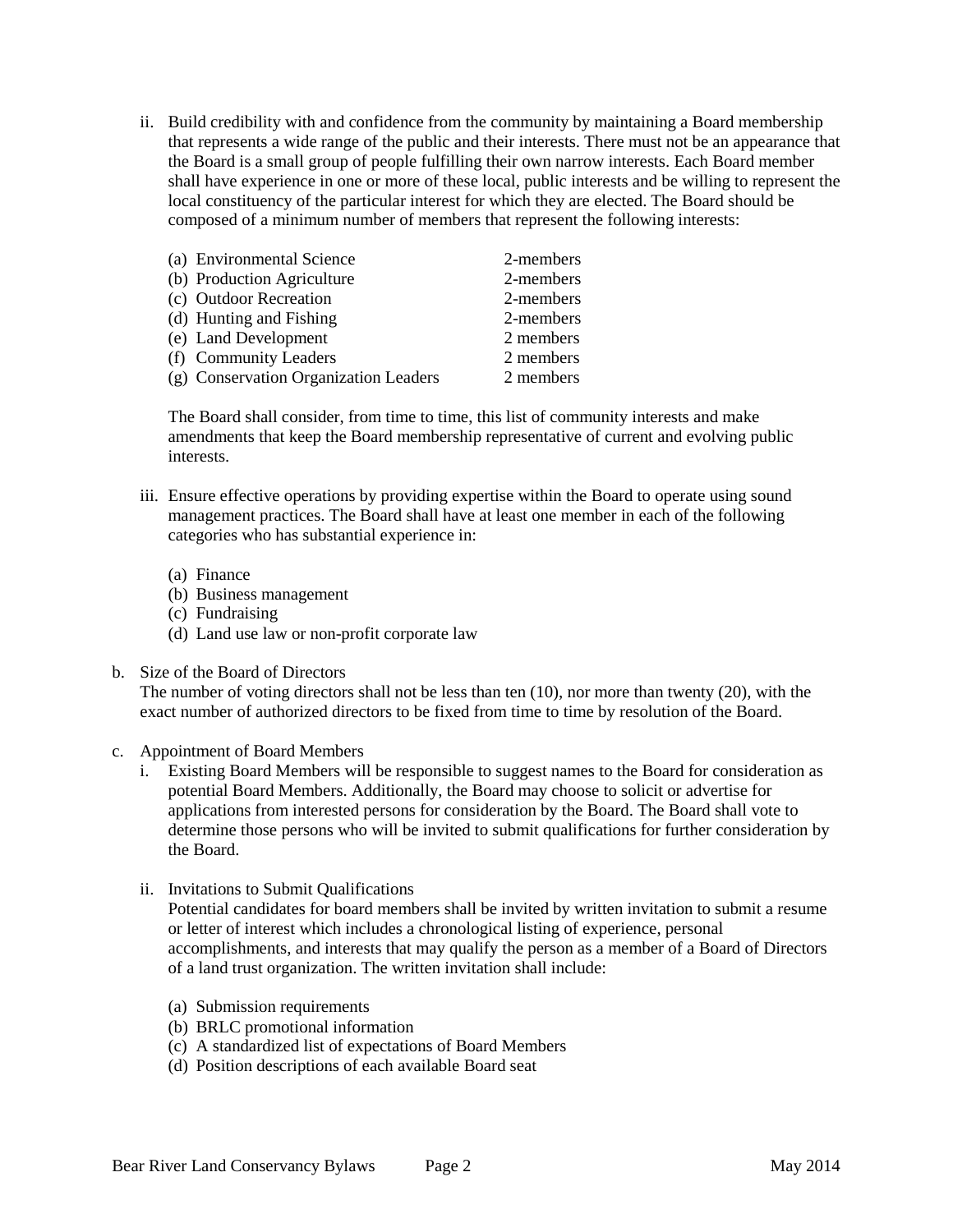#### iii. Review of Qualifications

The Nominating Committee shall review all submissions by potential candidates and recommend qualified persons that the committee determines most capable to fill vacant Board positions. The committee will assess, to the degree possible, the ability of the candidate to commit time and energy to the Board.

iv. Evaluation Procedures of Potential Board Appointees

The nominating committee shall report to the full Board the names of all potential candidates who have submitted the qualifications as defined above, and recommend those that should be considered for interviews by the Board. The Board may delegate the interviews to the nominating committee. Following interviews, all candidates deemed qualified shall be recommended for election to the Board.

- v. Minimum Qualifications:
	- (a) Ability and willingness to commit to the goals and activities of the Conservancy.
	- (b) Experience or knowledge that best matches one of the interests or expertise categories in Section 2.a.
	- (c) Energetic and highly respected individuals, preferably well known within the BRLC service area.
	- (d) Knowledgeable of the natural history of the BRLC service area and having demonstrated an appreciation of the natural resources within the service area.
	- (e) Ability and willingness to make substantial contributions of time and finances toward the operations of the BRLC. These contributions may be provided by the personal resources of the Director or by influencing other donors.
- vi. Training

The Nominating Committee shall be responsible to train and adequately orient new board members to resources available for members to accomplish their work on the Board.

#### <span id="page-6-0"></span>**Section 3. Selection and Term of Office of Directors**

This Corporation shall have two categories of directors: Elected Directors and Ex Officio Directors.

a. Elected Directors

The directors then in office shall elect their successors (the "Elected Directors"). Each Elected Director shall be elected for a term of three years, and shall hold office until a successor has been elected.

i. Staggered Terms

One-third of the total authorized number of Elected Directors shall be elected in each year. If the total authorized number of Elected Directors at any time shall not be evenly divisible by three so that a different number of Elected Directors must be elected one year out of every three, this different number of directors shall be elected in every third year after 2011 (i.e., 2011,2014, 2017, etc.).

ii. Limits on Terms of Office

Elected Directors shall not serve more than two full consecutive terms of office. Persons having served as an Elected Director for two full consecutive terns may be elected again after an interim of one year.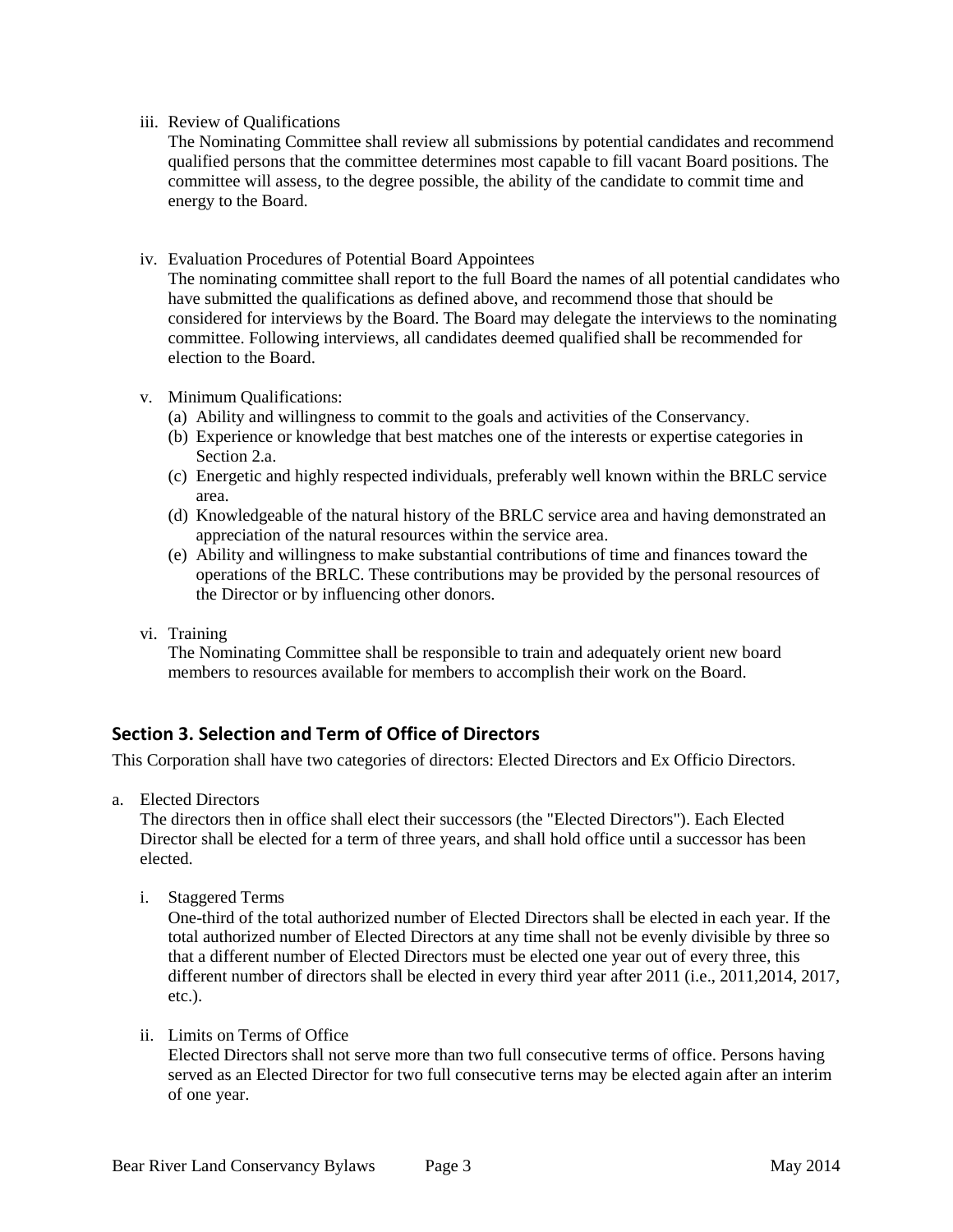b. Ex Officio Directors

In addition to the Elected Directors, the Executive Director shall serve as a non-voting director. The Board shall have authority to appoint additional ex officio directors, who shall be nonvoting, from time to time and upon such terms as the Board may determine.

### <span id="page-7-0"></span>**Section 4. Nominating Committee**

The Nominating Committee will consist of a Chair elected by the Board and two (2) or more Directors. At a minimum, the Nominating Committee will deliver its report with the nominations for available director seats to the Board on or before one month prior to the annual meeting for each year. Its report will consist of a slate of proposed nominees for director positions up for election.

### <span id="page-7-1"></span>**Section 5. Vacancies and Recruitment**

A vacancy shall be deemed to exist on the Board in the event that the actual number of directors is less than the authorized number for any reason. Vacancies of Elected Directors may be filled by the remaining Directors for the unexpired portion of the term.

New members shall be invited to apply for a Board position as described in Section 2. New members of the Board shall understand the purpose of the BRLC and be willing to assume the responsibilities of a Board member. The Nominating Committee shall ensure that persons being considered for membership understand the responsibilities of a Board member before the person agrees to serve. At a minimum, potential Board members shall commit to the following:

- a. Attend at least seventy-five percent (75%) of the regularly scheduled board meetings in any one calendar year.
- b. Serve regularly on at least one committee each year.
- c. Participate in fundraising activities (i.e., do at least one of the following for each fundraising opportunity to support the BRLC: help organize or conduct a fundraising activity, contribute directly, or recruit others who can contribute).
- d. Accurately represent the BRLC within its service area as necessary.
- e. Assist the BRLC in gaining community support by making personal and professional contacts whenever possible and appropriate.
- <span id="page-7-2"></span>f. Accept leadership positions on the board as experience and time allow.

## **Section 6. Resignation and Removal**

Resignation shall be effective upon receipt in writing by the Board Chair, the Secretary, or the Board of Directors of this Corporation, unless a later effective date is specified in the resignation. A vote of twothirds of the directors then in office may remove any director at any time, with or without cause.

## <span id="page-7-3"></span>**Section 7. Meetings of the Board of Directors**

Regular meetings of the Board of Directors shall be held at least in May, August, and November as determined by the Board to be practicable. An annual meeting of the Board shall be held each February. Meetings shall be called by the Board Chair or any two directors, and noticed in accordance with Section 9.

#### <span id="page-7-4"></span>**Section 8. Special Meeting**

Special meetings of the Board of Directors may be called by the Board Chair or any two directors, and noticed in accordance with Section 9.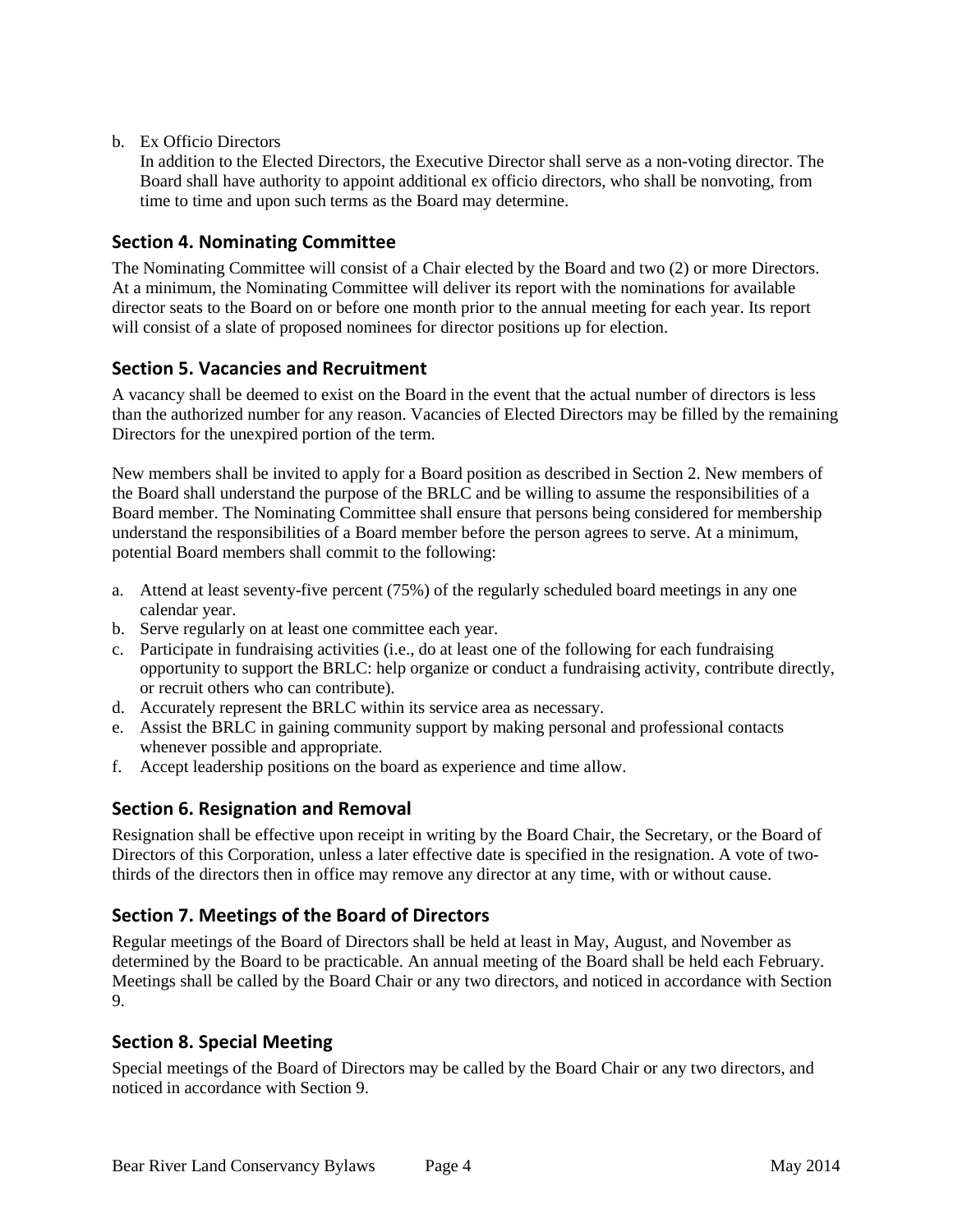### <span id="page-8-0"></span>**Section 9. Notice**

Notice of the annual meeting and any special meetings of the Board of Directors shall be given to each director at least four days before any such meeting if given by first class mail or forty-eight hours before any such meeting if given personally or by telephone, including voice messaging system or other system or technology designated to record and communicate messages, telegraph, facsimile, electronic mail, or other electronic means, and shall state the date, place, and time of the meeting.

### <span id="page-8-1"></span>**Section 10. Waiver of Notice**

The transactions of any meeting of the Board of Directors, however called and noticed and wherever held, shall be valid as though taken at a meeting duly held after proper call and notice, if a quorum is present, and if, either before or after the meeting, each of the directors not present signs a written waiver of notice, a consent to holding the meeting, or an approval of the minutes. The waiver of notice or consent need not specify the purpose of the meeting. All waivers, consents and approvals shall be filed with the corporate records or made a part of the minutes of the meeting. Notice of a meeting shall also be deemed given to any director who attends the meeting without protesting the lack of adequate notice before the meeting or at its commencement.

### <span id="page-8-2"></span>**Section 11. Quorum**

A majority of the total number of directors then in office, or five directors, whichever number is lower, shall constitute a quorum, provided that in no event shall the required quorum be less than four directors. The act of a majority of the directors present at a meeting at which a quorum is present shall be the act of the Board of Directors, except as otherwise provided in Article III, Sections 5 (filling Board vacancies), 6 (removing directors), and 12 (taking action without a meeting); Article IV, Section 1 (appointing Board Committees); Article VI, Section 3 (approving conflicting interest transactions); Article VII, Section 2 (approving indemnification); and Article IX, Section 4 (amending Bylaws), or as otherwise provided in the Utah Nonprofit Corporation Law. A meeting at which a quorum is initially present may continue to transact business, notwithstanding the withdrawal of directors, if any action taken is approved by at least a majority of the required quorum for such meeting.

#### <span id="page-8-3"></span>**Section 12. Action Without Meeting**

Any action required or permitted to be taken by the Board may be taken without a meeting if all members of the Board shall individually or collectively consent to such action. Such written consents may be in hard copy or electronic form, provided that the electronic form can be printed, and shall be filed in hard copy with the minutes of the proceedings of the Board. Such written consents shall have the same force and effect as the unanimous vote of such directors.

## <span id="page-8-4"></span>**Section13. Telephone and Electronic Meetings**

Directors may participate in a meeting through the use of conference telephone, electronic video screen communication, or other communication equipment, so long as all of the following apply:

- a. Each director participating in the meeting can communicate with all of the other directors concurrently;
- b. Each director is provided with the means of participating in all matters before the Board, including the capacity to propose, or to interpose an objection to, a specific action to be taken by the Corporation; and
- c. This Corporation verifies that
	- i. a person communicating by telephone, electronic video screen or other communications equipment is entitled to participate in the Board meeting as a director, or by invitation of the Board or otherwise, *and*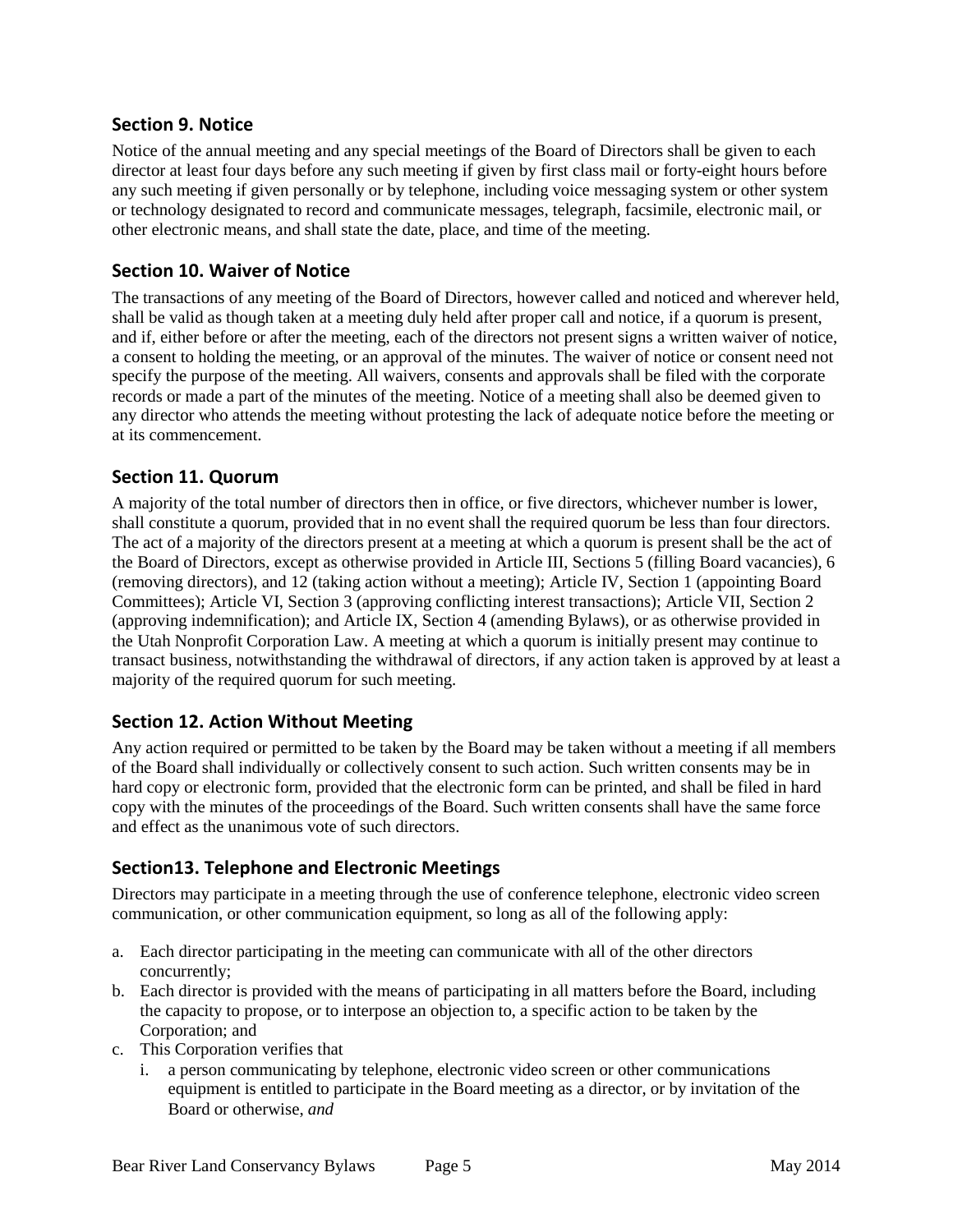ii. all motions, votes, or other actions required to be made by a director were actually made by a director and not someone who is not entitled to participate as a director.

### <span id="page-9-0"></span>**Section 14. Standard of Care**

a. General

A director shall perform the duties of a director, including duties as a member of any Board Committee on which the director may serve, in good faith, in a manner such director believes to be in the best interest of this Corporation, and with such care, including reasonable inquiry, as an ordinarily prudent person in a like situation would use under similar circumstances. In performing the duties of a director, a director shall be entitled to rely on information, opinions, reports, or statements, including financial statements and other financial data, in each case prepared or presented by:

- i. One or more officers or employees of this Corporation whom the director believes to be reliable and competent as to the matters presented;
- ii. Legal counsel, independent accountants, or other persons as to matters which the director believes to be within such person's professional or expert competence; or
- iii. A Board Committee upon which the director does not serve, as to matters within its designated authority, provided that the director believes such Committee merits confidence; so long as in any such case, the director acts in good faith after reasonable inquiry when the need therefore is indicated by the circumstances and without knowledge that would cause such reliance to be unwarranted.
- b. No Liability

Except as provided in Article VI below, a person who performs the duties of a director in accordance with this Section shall have no liability based upon any failure or alleged failure to discharge that person's obligations as a director, including, without limiting the generality of the foregoing, any actions or omissions which exceed or defeat a public or charitable purpose to which this Corporation, or assets held by it, are dedicated.

c. Investments

Except with respect to assets held for use or used directly in carrying out this Corporation's charitable activities, in investing, reinvesting, purchasing or acquiring, exchanging, selling, and managing this Corporation's investments, the Board shall avoid speculation, looking instead to the permanent disposition of the funds, considering the probable income as well as the probable safety of this Corporation's capital. No investment violates this section where it conforms to provisions authorizing such investment contained in an instrument or agreement pursuant to which the assets were contributed to this Corporation.

#### <span id="page-9-1"></span>**Section 15. Inspection**

Every director shall have the absolute right at any reasonable time to inspect and copy all books, records, and documents, and to inspect the physical properties of this Corporation.

#### <span id="page-9-2"></span>**Section 16. Compensation**

No director shall be entitled to compensation for services as a member of the Board of Directors. The Board may authorize by resolution the reimbursement to a director of actual reasonable expenses incurred in carrying out his or her duties as a director.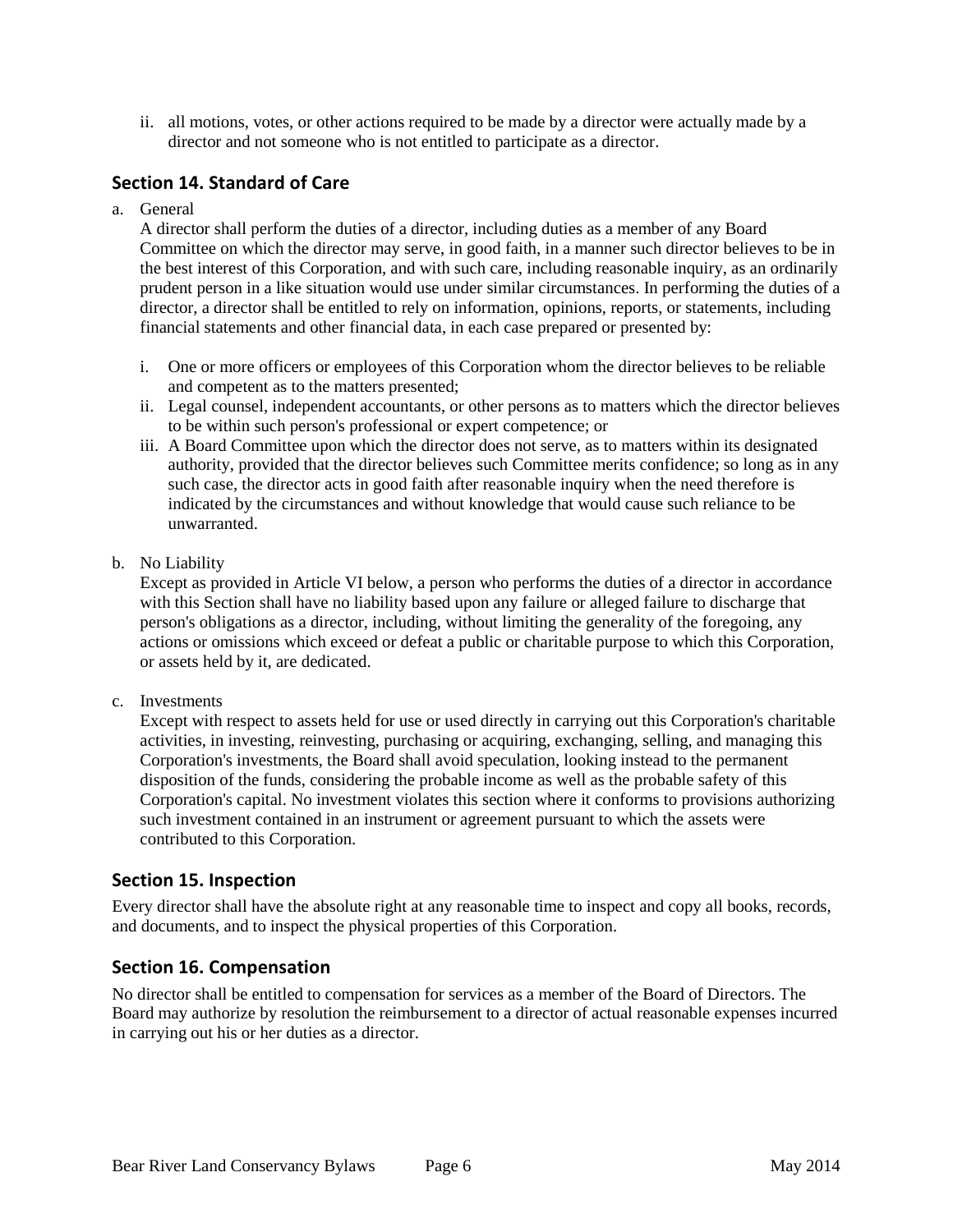## **ARTICLE IV - COMMITTEES**

#### <span id="page-10-1"></span><span id="page-10-0"></span>**Section 1. Board Committees**

The Board of Directors may, by resolution adopted by a majority of the directors then in office, create any number of Board Committees, each consisting of two or more directors, to serve at the pleasure of the Board. Appointments to any Board Committee shall be by a majority vote of the directors then in office. Board Committees may be given all the authority of the Board, except for the powers to:

- a. Set the number of directors;
- b. Elect directors or remove directors without cause;
- c. Fill vacancies in the Board of Directors or on any Board Committee;
- d. Approve a conservation easement, the purchase or sale of land in fee, or the purchase or sale of any recordable interest in land;
- e. Amend or repeal these Bylaws or adopt new Bylaws;
- f. Adopt amendments to the Articles of Incorporation of this Corporation;
- g. Amend or repeal any resolution of the Board of Directors which by its express terms is not so amendable or repealable;
- h. Create any other Board Committees or appoint the members of any Board Committees; or
- i. Approve any merger, reorganization, voluntary dissolution, or disposition of substantially all of the assets of this Corporation.

#### <span id="page-10-2"></span>**Section 2. Executive Committee**

The Board, by resolution adopted by a majority of the Board, shall elect an Executive Committee which shall consist of five members of the Board then serving, including all of the officers. Each member of the Executive Committee shall continue to be a member of such Committee until the annual meeting of the Board which shall be held next after designation as a member of such Committee or until the earlier termination as a director. The Executive Director shall always be designated as a member of the Executive Committee. To the extent permitted by law and subject to the limitations set forth in Section 1 above, the Executive Committee may exercise all the powers of the Board in the management of the business and affairs of this Corporation (including the power to authorize the seal of the Corporation to be affixed to all papers which may require it; but exc1uding the power to appoint a member of the Executive Committee) in such manner as the Executive Committee shall deem to be in the best interests of this Corporation. An act of the Executive Committee taken within the scope of its authority shall be an act of the Board. The Executive Committee shall render in the form of minutes a report of any actions taken at each regular meeting of the Board and at any other time when so directed by the Board.

Meetings of the Executive Committee shall be held at such times, on such dates, and at such places as shall be fixed by resolution adopted by a majority of the Executive Committee, or as shall be fixed by the Chairman of the Executive Committee or in the absence of the Chairman of the Executive Committee, the Executive Director. Special meetings of the Executive Committee may be called by the Chairman of the Executive Committee.

Four members of the Executive Committee shall constitute a quorum for the transaction of business, and the act of a majority of the members of the Executive Committee shall be the act of the Executive Committee.

#### <span id="page-10-3"></span>**Section 3. Advisory Committees**

The Board of Directors may establish one or more Advisory Committees to the Board. The members of any Advisory Committee may consist of Directors or non-directors and may be appointed as the Board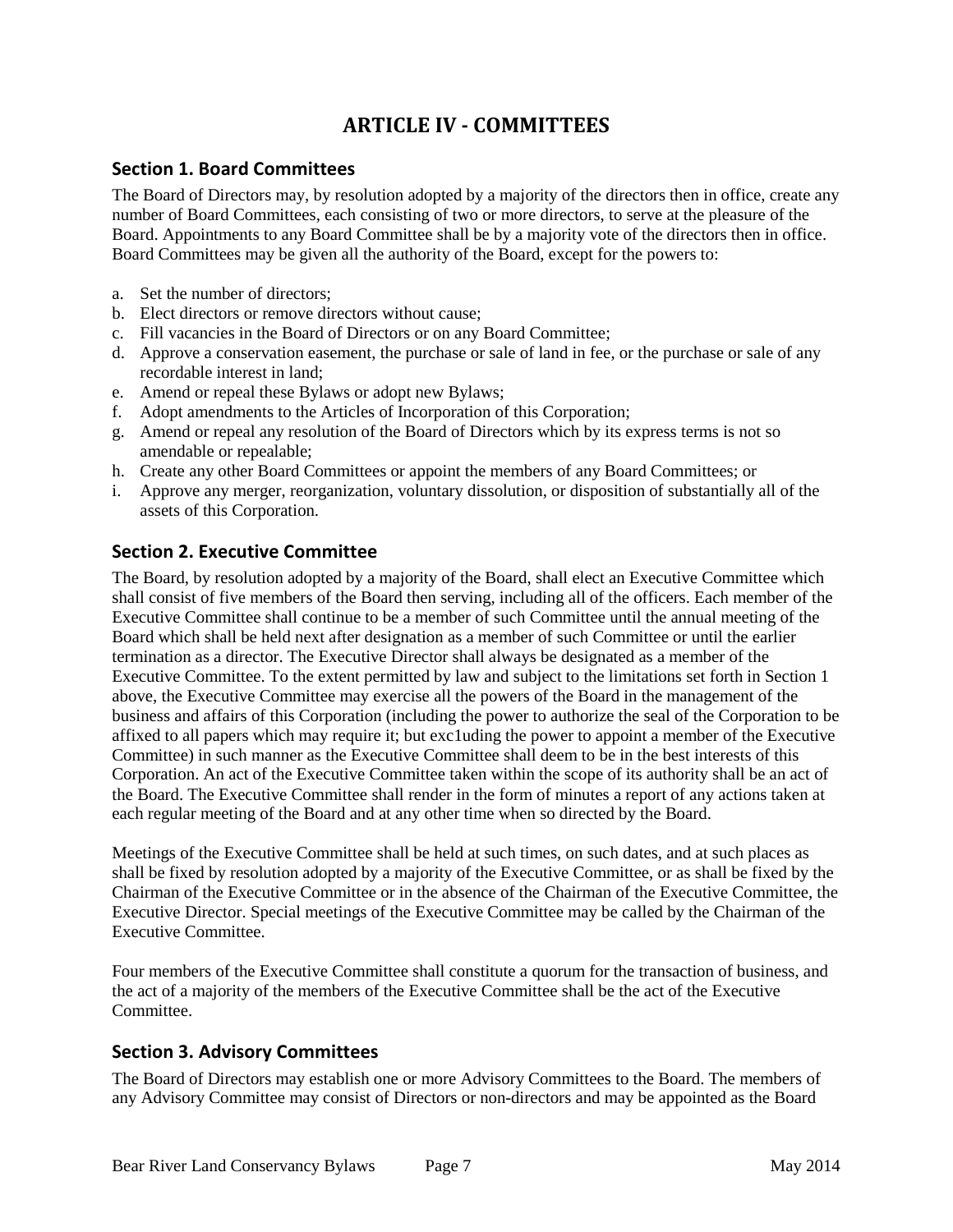determines. Advisory committees may not exercise the authority of the Board to make decisions on behalf of this Corporation, but shall be restricted to making recommendations to the Board or Board Committees, and implementing Board or Board Committee decisions and policies under the supervision and control of the Board or Board Committee.

### <span id="page-11-0"></span>**Section 4. Meetings**

- a. The Board of Directors may adopt rules for the governance of any Board or Advisory Committee not inconsistent with the provisions of these Bylaws.
- b. Meetings and actions of Board Committees shall be governed by and held and taken in accordance with the provisions of Article III of these Bylaws concerning meetings and actions of the Board of Directors, with such changes in the content of those Bylaws as are necessary to substitute the Board Committee and its members for the Board of Directors and its members. Minutes shall be kept of each meeting of any Board Committee and shall be filed with the corporate records.
- <span id="page-11-1"></span>c. Advisory Committees shall determine their own meeting rules and whether minutes shall be kept.

### **Section 5. Changes in Committees; Resignations; Removals; Vacancies**

The Board shall have power, by resolution adopted by a majority of the Board, at any time to change or remove the members of, to fill vacancies in, and to discharge any committee created pursuant to these Bylaws, either with or without cause. Any member of any such committee may resign at any time by giving written notice to the Board or the Chairman of the Board. Such resignation shall take effect upon receipt of such notice or at any later time specified therein; and, unless otherwise specified therein, acceptance of such resignation shall not be necessary to make it effective. Any vacancy in any committee, whether arising from death, resignation, an increase in the number of committee members or any other cause, shall be filled by the Board in the manner prescribed in these Bylaws.

## **ARTICLE V – OFFICERS**

## <span id="page-11-3"></span><span id="page-11-2"></span>**Section 1. Officers**

The officers of this Corporation shall be a Board Chair, an Executive Director, a Vice Chair, a Secretary, and a Treasurer. This Corporation may also have, at the discretion of the director, such other officers as the same person, except that neither the Secretary nor the Treasurer may serve concurrently as the Board Chair.

#### <span id="page-11-4"></span>**Section 2. Election**

The Executive Director shall be chosen by the Board from time to time. Each other officer of this Corporation shall be elected annually by the Board of Directors. Each officer shall serve at the pleasure of the Board, subject to the rights, if any, of an officer under any contract of employment.

#### <span id="page-11-5"></span>**Section 3. Removal**

Subject to the rights, if any, of an officer under any contract of employment, any officer may be removed, with or without cause, by the Board of Directors. Removal of the Executive Director may only be accomplished by terminating his or her employment as Executive Director.

#### <span id="page-11-6"></span>**Section 4. Resignation**

Any officer may resign at any time by giving written notice to this Corporation. Any resignation shall take effect on receipt of that notice by such officer or at any later time specified by that notice and, unless otherwise specified in that notice, the acceptance of the resignation shall not be necessary to make it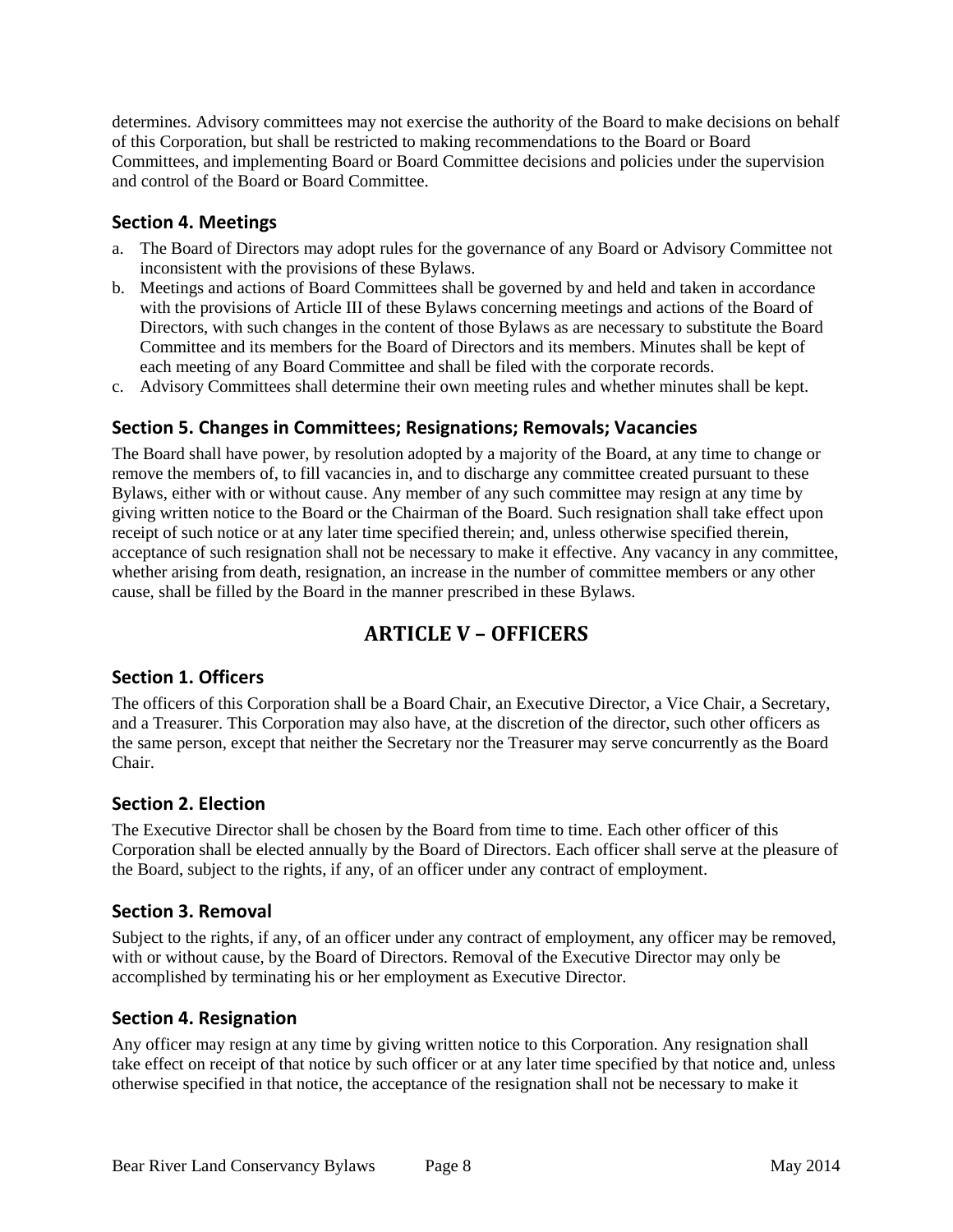effective. Any resignation is without prejudice to the rights, if any, of this Corporation under any contract to which the officer is a party.

#### <span id="page-12-0"></span>**Section 5. Vacancies**

A vacancy in any office for any reason shall be filled in the same manner as these Bylaws provide for election to that office.

### <span id="page-12-1"></span>**Section 6. Board Chair**

The duties of the Board Chair shall be as follows: to preside at all meetings of the Board; in the absence of the Executive Director or Treasurer, to sign checks, or other orders drawn upon any bank or other depositories in which funds and securities of the Corporation are deposited; to join with the Executive Director, Secretary, or Treasurer in signing the name of the Corporation to all other papers, documents, and writings requiring the signature of the Corporation, except as herein provided; to see that the orders of the Board are carried out promptly or to advise the Board if its orders are not carried out and to appoint the chairperson of any committees authorized by the Board.

In the event of a vacancy in the office of the Executive Director, or by a majority vote of the Board, any one or more of the duties of the Executive Director may be assumed by the Board Chair.

#### <span id="page-12-2"></span>**Section 7. Regulatory Affairs Director**

The Regulatory Affairs Director of the Conservancy shall be the senior staff member, serving at the pleasure of the Board of Directors, with day-to-day authority relating to land trust matters and governmental agencies.

#### <span id="page-12-3"></span>**Section 8. Executive Director**

The Executive Director shall be the senior member of the Conservancy staff, serving at the pleasure of the Board of Directors, subject to the terms of any contract of employment. The Executive Director shall be the senior operating officer of the Corporation and, subject to the direction and control of the Board, shall have general charge of the day-to-day affairs of the Corporation. In general, the powers and duties of the Executive Director shall be those ordinarily exercised or performed by the chief operating officer of a corporation and such other powers and duties may be assigned to the Executive Director by the Board. Without limiting the preceding sentence by this specification, the Executive Director shall attend all meetings of the Board; unless otherwise directed by the Board, shall have full power to vote in the name of the Corporation, in person or by general or limited proxy, all shares of stock and other voting securities owned by this Corporation; shall see that the resolutions and directions of the Board are carried into effect; and subject to review by the Board may hire agents and employees as the Executive Director deems to be necessary or convenient in the conduct of the day-to-day affairs of the Corporation and may fix their compensation, prescribe their powers and duties, and terminate their service at any time.

The Executive Director (or if no Executive Director is in place the Executive Committee of the Board of Directors) shall prepare, and submit to the Board, at least thirty (30) days prior to the annual meeting each year, an annual budget and strategic plan (the "Annual Budget and Strategic Plan") which describes the business plan for the Conservancy for the next fiscal year. Each Annual Budget and Strategic Plan approved by the Board shall remain operative until amended by the Board or a successor Annual Budget and Strategic Plan has been approved by the Board. The Executive Director shall conduct day-to-day affairs of the Corporation in accordance with the approved Annual Budget and Strategic Plan.

Except in those instances in which the authority to execute is expressly delegated to another officer or agent of the Corporation or a different mode of execution is expressly prescribed by the Board or these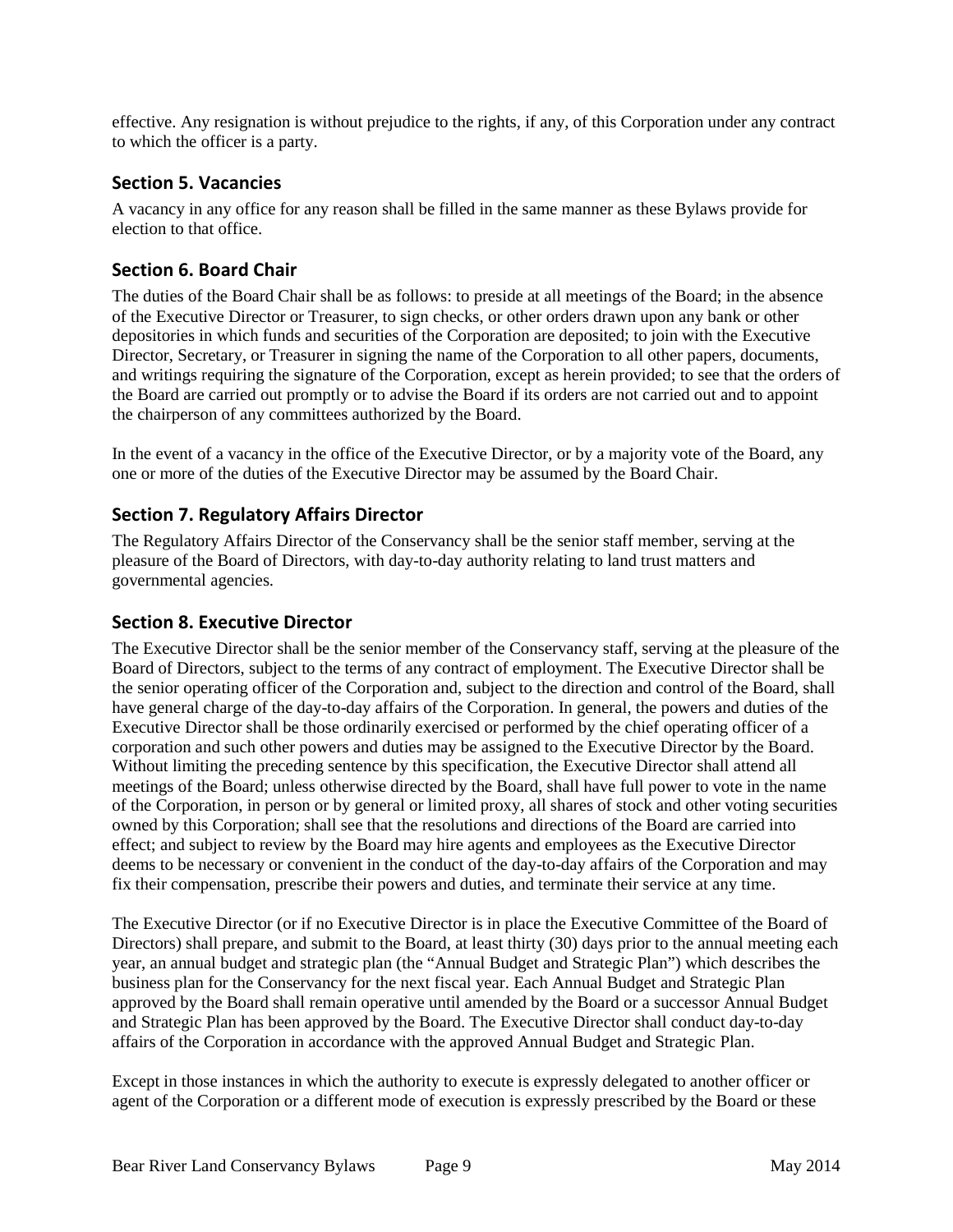Bylaws, the Executive Director may execute for the Corporation such documents as needed for the conduct of the Corporation's affairs in the ordinary course and in implementation of the Annual Budget and Strategic Plan, as well as any deeds, mortgages, leases, bonds, contracts, checks, notes, or other documents which the Board has authorized to be executed. The Executive Director may accomplish such execution either under or without the seal of the Corporation and either individually or with the Secretary, any Assistant Secretary, or any other officer thereunto authorized by the Board, according to the requirements of the form of the document.

### <span id="page-13-0"></span>**Section 9. Vice Chair**

The Vice Chair shall, in the absence of the Board Chair, carry out the duties of the Board Chair and shall have such other powers and duties as may be prescribed by the Board or these Bylaws.

### <span id="page-13-1"></span>**Section 10. Secretary**

The Secretary shall supervise the keeping of a full and complete record of the proceedings of the members and the Board of directors and its committees, if any, shall supervise the giving of such notice as may be proper or necessary, shall supervise the keeping of the minute books and membership records of this Corporation, and shall have such other powers and duties as may be prescribed by the Board or these Bylaws.

#### <span id="page-13-2"></span>**Section 11. Treasurer**

The Treasurer shall supervise the charge and custody of all funds of this Corporation, the deposit of such funds in the manner prescribed by the Board of Directors, and the keeping and maintaining of adequate and correct amounts of this Corporation's properties and business transactions, shall render reports and accountings as required, and shall have such other powers and duties as may be prescribed by the Board or these Bylaws.

## **ARTICLE VI- CERTAIN TRANSACTIONS**

#### <span id="page-13-4"></span><span id="page-13-3"></span>**Section 1. Loans and Property Acquisitions**

Except as permitted by the Utah Nonprofit Corporation Law, this Corporation shall not make any loan of money or property to, or guarantee the obligation of, any director or officer; nor shall this Corporation acquire any real property or interest in real property including any conservation easement from any director or officer; provided, however, that this Corporation may advance money to a director or officer of this Corporation or any subsidiary for expenses reasonably anticipated to be incurred in performance of the duties of such director so long as such individual would be entitled to be reimbursed for such expenses absent that advance.

#### <span id="page-13-5"></span>**Section 2. Conflicting Interest Transactions**

Except as provided in Section 3 below, the Board of Directors shall not approve, or permit this Corporation to engage in, any conflicting transaction. A conflicting interest transaction is a transaction to which this Corporation is a party and in which one or more of its directors has a material financial interest as defined in Section 16-6a-825 of the Utah Nonprofit Corporation Act.

#### <span id="page-13-6"></span>**Section 3. Approval**

This Corporation may engage in a conflicting interest transaction if the transaction is approved by the Board as required by law. This Corporation may also engage in a conflicting interest transaction if the Board determines, before the transaction, that (a) this Corporation is entering into the transaction for its own benefit; (b) the transaction is fair and reasonable to this Corporation at the time; (c) after reasonable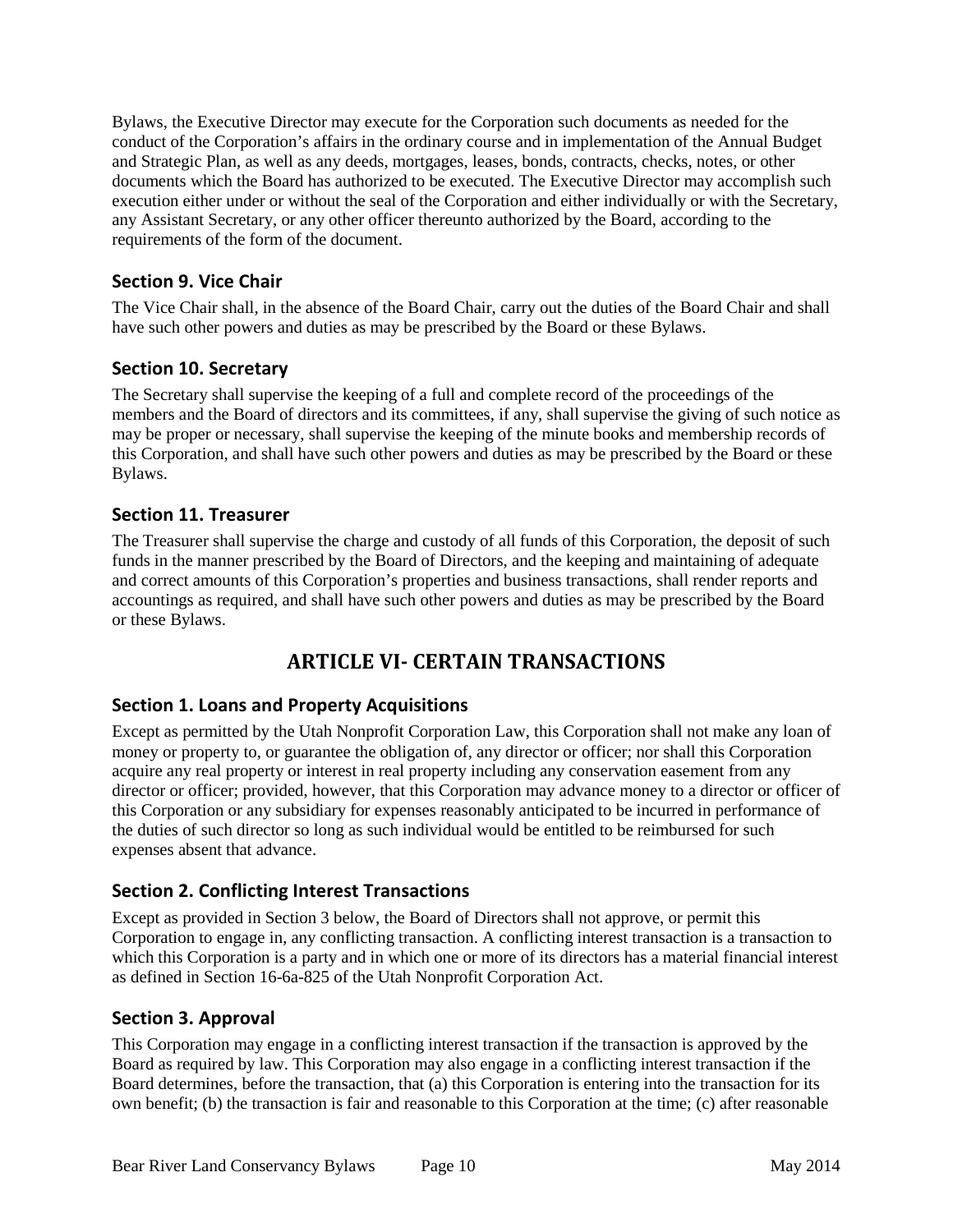investigation, the Board determines that it could not have obtained a more advantageous arrangement with reasonable effort under the circumstances; and (d) the Board has received favorable advice from legal counsel. Such determinations must be made by the Board in good faith, with knowledge of the material facts concerning the transaction and the director's interest in the transaction, and by a vote of a majority of the directors then in office, without counting the vote of the interested director or directors.

Where it is not reasonably practicable to obtain approval of the Board before entering into a self-dealing transaction, a Board Committee may approve such transaction in a manner consistent with the requirements above; provided that, at its next meeting, the full Board determines in good faith that the Board Committee's approval of the transaction was consistent with the requirements above and that it was not reasonably practical to obtain advance approval by the full Board, and ratifies the transaction by a majority of the directors then in office without the vote of any interested director.

## **ARTICLE VII – INDEMNIFICATION AND INSURANCE**

## <span id="page-14-1"></span><span id="page-14-0"></span>**Section 1. Right of Indemnity**

To the fullest extent allowed by Part 9 of the Utah Nonprofit Corporation Law, this Corporation shall indemnify and advance expenses to its agents, in connection with any proceeding, and in accordance with section 16-6a-902. For purposes of this Article, "agent" shall have the same meaning as in Section 16-6a-901(5) of the Utah Nonprofit Corporation Law including directors, officers, employees, other agents, and persons formerly occupying such positions; "proceeding" shall have the same meaning as in Section 16- 6a-901(8), 1; and "expenses" shall have the same meaning as in Section 16-6a-904, including reasonable attorney's fees.

## <span id="page-14-2"></span>**Section 2. Approval of Indemnity**

On written request to the Board of Directors in each specific case by any agent seeking indemnification, to the extent that the agent has been successful on the merits, the Board shall promptly authorize indemnification in accordance with Article III. Otherwise, the Board shall promptly determine, by a majority vote of a quorum consisting of directors who are not parties to the proceeding, whether, in the specific case, the agent has met the applicable standard of conduct stated in Section 14 of Article III, and, if so, may authorize indemnification to the extent permitted thereby.

## <span id="page-14-3"></span>**Section 3. Advancing Expenses**

The Board of Directors may authorize the advance of expenses incurred by or on behalf of an agent of this Corporation in defending any proceeding prior to final disposition, if the Board finds that:

- a. The requested advances are reasonable in amount under the circumstances; and
- b. Before any advance is made, the agent will submit a written undertaking satisfactory to the Board to repay the advance unless it is ultimately determined that the agent is entitled to indemnification for the expenses under this Article.

The Board shall determine whether the undertaking must be secured, and whether interest shall accrue on the obligation created thereby.

## <span id="page-14-4"></span>**Section 4. Insurance**

The Board of Directors may adopt a resolution authorizing the purchase of insurance on behalf of any agent against any liability asserted against or incurred by the agent in such capacity or arising out of the agent's status as such, and such insurance may provide for coverage against liabilities beyond this Corporation's power to indemnify the agent under the law.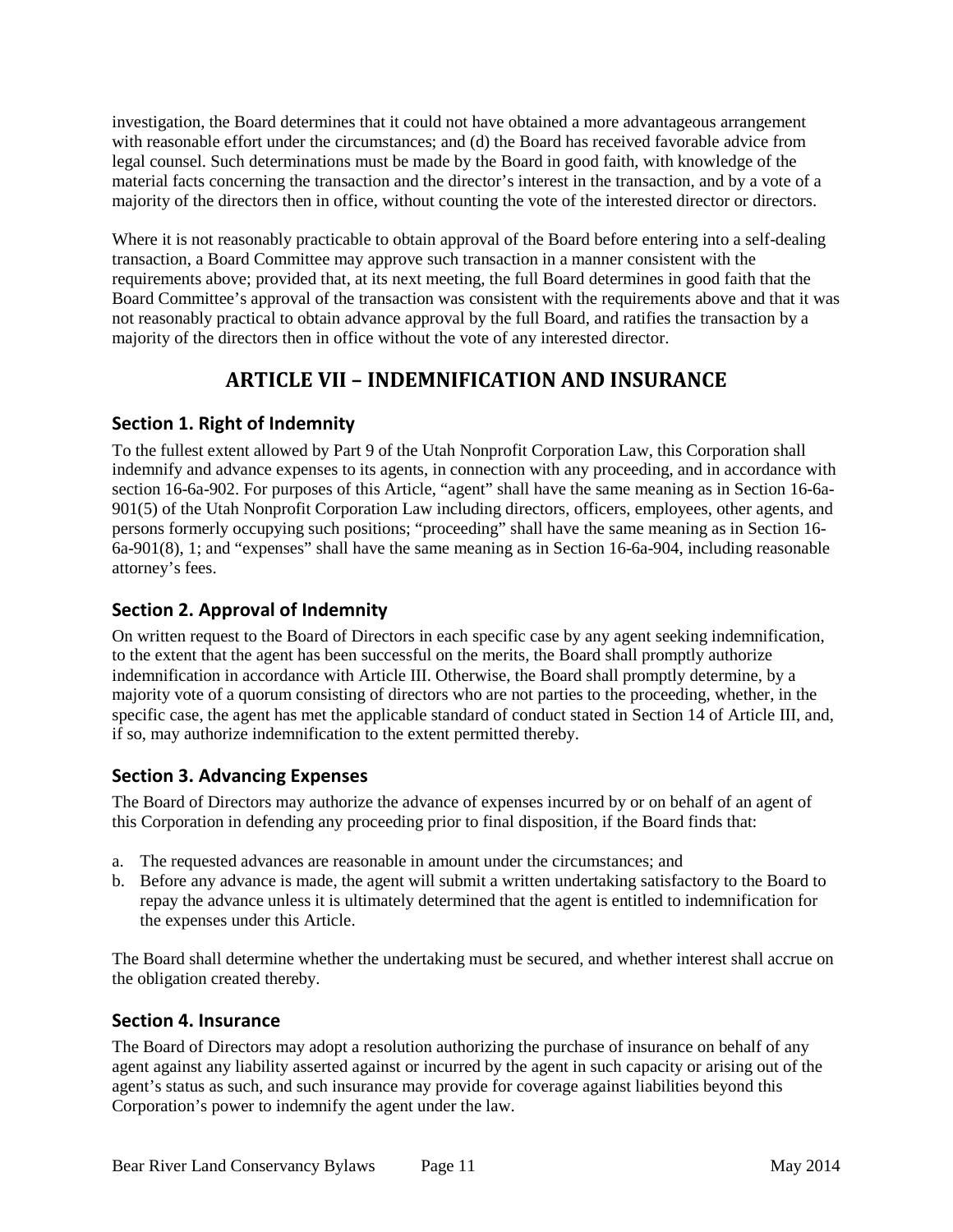## **ARTICLE VIII – GRANTS ADMINISTRATION**

### <span id="page-15-1"></span><span id="page-15-0"></span>**Section 1. Purpose of Grants**

This Corporation shall have the power to both apply for and make grants and contributions and to both render and receive other financial assistance in cash or in kind for the purposes expressed in this Corporation's Articles of Incorporation.

## <span id="page-15-2"></span>**Section 2. Exclusive Power in the Board of Directors**

The Board of Directors shall have exclusive control over conservation easements, grants, contributions, and other financial assistance given by this Corporation. The Board shall review all requests for funds and shall require that such requests specify the use to which the funds will be put. If the Board approves a request for funds, the Board shall authorize payment of such funds to the approved grantee. The Board shall be required to specifically approve the terms and conditions of any conservation easement or other comparable document relating to the acquisition or stewardship of any real property.

### <span id="page-15-3"></span>**Section 3. Refusal; Withdrawal**

The Board of Directors, in its absolute discretion, shall have the right to refuse to enter into any conservation easements or other comparable transaction, or make any grants or contributions, or to render other financial assistance, if for any reason it is the determination of the Board that the purposes and benefits of this Corporation are not being properly served.

### <span id="page-15-4"></span>**Section 4. Accounting Required**

The Board of Directors may require that grantees furnish a periodic accounting to show that the funds granted by this Corporation were expended for the purposes that were approved by the Board.

## <span id="page-15-5"></span>**Section 5. Restrictions on Contributions**

This Corporation shall retain complete control and discretion over the use of all contributions it receives. Contributions received by this Corporation from solicitations for specific grants shall be regarded as for the use of this Corporation and not for any particular organization or individual mentioned in the solicitation.

## **ARTICLE IX – MISCELLANEOUS**

#### <span id="page-15-7"></span><span id="page-15-6"></span>**Section 1. Fiscal Year**

<span id="page-15-8"></span>The fiscal year of this Corporation shall end each year on December 31.

#### **Section 2. Contracts, Notes and Checks**

All contracts entered into on behalf of this Corporation must be authorized by the Board of Directors or the person or persons on whom such authority may be conferred by the Board from time to time, and, except as otherwise provided by law, every check, draft, promissory note, money order, or other evidence of indebtedness of this Corporation shall be signed by the person or persons on whom such power may be conferred by the Board from time to time.

#### <span id="page-15-9"></span>**Section 3. Annual Reports to Directors**

Within 120 days after the end of this Corporation's fiscal year, the Executive Director shall furnish a written report to all directors of this Corporation containing the following information: